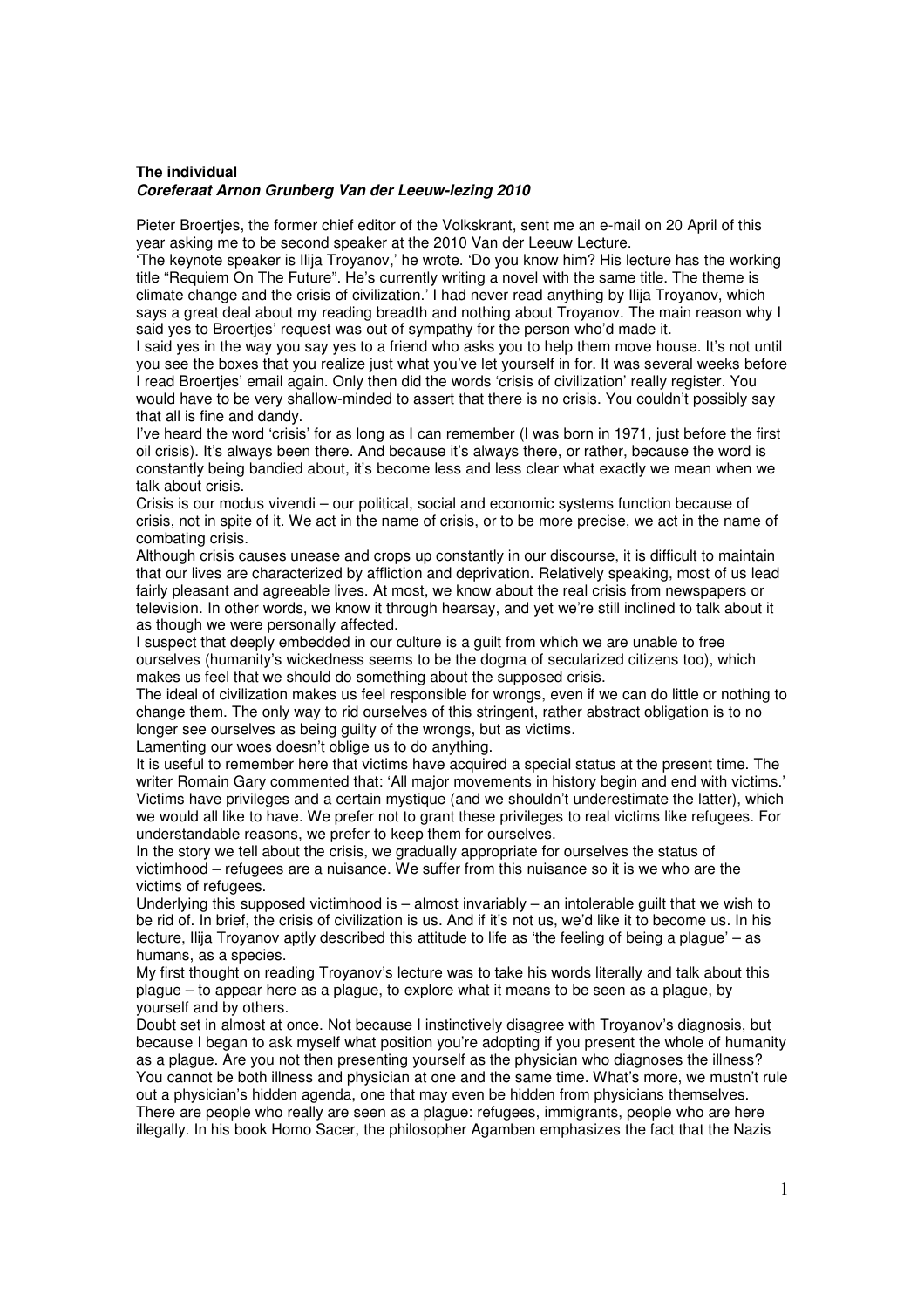did not send Jews to the extermination camps until they had taken away their citizenship and nationality.

Refugees, people who – for whatever reason – no longer have a passport, who do not enjoy the protection of the state because they are not citizens, are usually seen as a plague, despite the fact that the United Nations High Commissioner for Refugees is supposed to look after their welfare. They are not wanted, and the fact that they often do receive rudimentary help doesn't stop them not being wanted, doesn't stop them being viewed as a plague.

Taking away someone's passport is never a purely administrative measure. It places that person outside the law; as Agamben writes, under Roman law they are the ones who cannot be sacrificed but whom anyone may kill with impunity.

Reducing the whole of humanity to a plague means denying a small but growing group of people – refugees.

It is my unproven hypothesis that novelists are just that little bit less happy than other people and that they like to impose their gloomy view of the world on their readers. The fact that they sometimes succeed and that they are rewarded for doing so may say something about their rhetorical talent, but more particularly it says something about their readership, who have a need for drama.

Literature clearly satisfies a need. It tends to emphasize people's unhappiness, humanity's depravity. Aristotle mentioned a reason for this in his Poetics. He said that the aim of tragedy is to evoke fear and pity in the audience, who then experience a catharsis through these emotions. Catharsis literally means 'purification' but in practice it boils down to something like being reconciled to your fate. Happiness won't evoke fear and pity in the audience; for that, you need its opposite – there has to be a crisis.

I do not favour a therapeutic view of literature, but it does appear obvious that reading novels has a similar effect to group therapy. You finish a book and say: 'My life could be a lot worse.' Although we do our best to eliminate risk and we ask of the government what we once asked of

the gods – deliver us from risk, give us our certainties – we are aware at the same time, even if just at a subconscious level, how fragile these certainties are and how easily our stability can prove illusory. Reading a story about the blackest scenario, a story in which our fears become reality, allows readers to 'let off steam'. I don't find Aristotle's analyses outdated, although many would comment that a novelist's blackest scenarios, which is what Troyanov has shown us, have been outdone by reality.

Apart from writing novels and stories, writers increasingly play the role of public intellectual. They are then not telling a story in the romantic (or novelistic) sense of the word, they are presenting an argument. This is remarkable. You then ask: what is a novelist's expertise based on? Some novelists are doctors or scientists, but only a handful. Some are good readers, but once again, just a handful. Writers are seldom able to shed a refreshing light on their own work.

Novelists who play the role of intellectual, however temporarily, appear to base their authority on their pessimism, on their well-intentioned but always somewhat desperate warnings. Slowly but surely, they become caught up in the role that they have created for themselves; they can't toss their sombre message overboard because that's what their authority rests on. The audience hasn't come to hear that everything is hunky-dory. The novelists' right to speak is bound up with their message – the fact that they have come to explain to us the parlous state of the world. Writers have degenerated into priests without God, or literature has become their god. They do what is expected of them: they hold an edifying talk – vilifying humanity can be regarded as edifying – and then everyone can go home and be relieved to discover that things at home are nowhere near as bad as the priest has made them out to be.

Let's begin with practical objections to the role of writer as priest. If we need a priest, we should go to a real one – there are still plenty of them about.

There is an ambiguous dimension to the apparent masochism of the reading public who let themselves be told how bad people are. They don't really believe in the writer as father confessor. At best, the writer is a fetish, an object of transient, superstitious idolatry. To quote Multatuli, who addresses his readers directly in Love Letters (Minnebrieven): 'I have the power to stroke and tickle you until you are so crazy that you forget the price of coffee, you, who otherwise are so thick-skinned that it makes the whip moan.'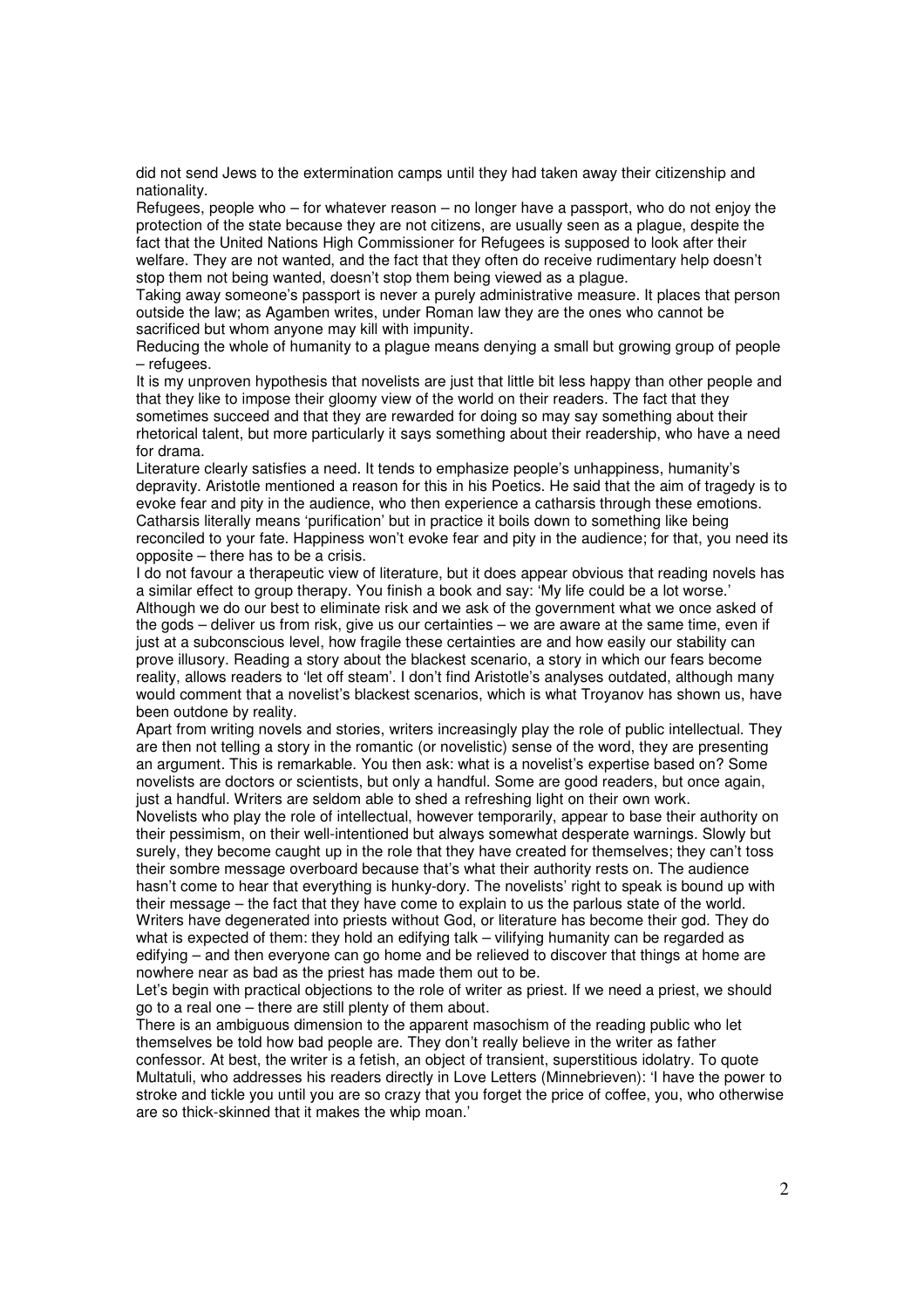Multatuli knew, and this was something he repeatedly aired his frustration about, that it was not the writer who controlled this mildly erotic game between writer and reader. Writers are hired to tickle their audience with a whip. The fact that Multatuli regularly compared writers with prostitutes won't surprise anyone. He understood that behind every moralizer there all too often lurks a prostitute, who believes – off her own bat and guided by lofty, moral reasons – that she has to flagellate her audience and who only realizes once she gets home that she did precisely what was expected of her. And that people enjoyed it, the tickle of the whip and forgetting for a moment the price of coffee.

There is another reason why I have objections to the writer as secular priest.

I think that most of us would take the position that we're not really so bad. So if we hear about someone who is a plague, we're inclined to think that people are referring to our neighbour, which is probably correct – perhaps we did on one occasion fuck our best friend's girlfriend, but we've more than made amends for that. If we have something in common, it is that we have learned to suppress our own wishes and desires and to regard them as something despicable. We are conditioned to make sacrifices for others: our children, our family, our parents, and if necessary fairly abstract idols such as freedom or the state. I don't wish to gloss over people's egocentric core, and these sacrifices undoubtedly bring us some result, but at the same time we can't deny that most people do their best every day to do the right thing, or at the very least, they try to please others.

And yet we cannot help but feel that we are sinners, that we are guilty – despite the fact that we live in a supposedly secularized society.

What's more, we have become so accustomed to the platitude that civilization is only a thin veneer that we pretend that this veneer no longer exists. Emphasizing how uncivilized humanity is has become a ritual that at most preserves the status quo.

The writer who plays the secular priest presents a spectacle that is seemingly driven by engagement and moral concerns, but which in essence is a form of eroticism, with both parties – writer and reader – having an interest in disguising the true nature of their transaction.

I did not intend, this much is now clear, to join in this erotic transaction. I had no intention of entertaining you with a whip. Instead, I wanted to explain that the history of civilization, or modern Western history at any rate, is made up of descriptions of the crisis of civilization, that that crisis is a permanent one and that we need it – it gives us something to hold on to, it gives us an identity. By no means do I wish to downplay climate change, but I do want to point out that the need for and the call for action is perhaps prompted more by a need to rid ourselves of that feeling of guilt than by a real concern about the effects that this action might have. In the wake of the BP disaster in the Gulf of Mexico, the New York Times reported that the greatest damage caused by oil disasters occurs during clean-up operations.

It sounds awful, but perhaps doing nothing sometimes does the least damage.

In other words, it was my intention to present myself to you as a bastard; anyone who denies the crisis must be a bastard.

But because I like people to think that I'm a clever bastard, I thought about the arguments you could put forward against what I'm saying.

There were quite a few. I only had to look at the papers to find them.

I read Troyanov's text once more. He ended it with the desperate lament: 'What can literature do but describe the individual who resists?'

Whereas the word 'crisis' started out as a catch-all term into which you could throw whatever you liked, after carefully reading Troyanov's argument I realized that we can offer a proper description for the crisis that he's talking about. The climate disaster is more a motif than a theme in his lecture, more an illustration of a thesis than the thesis itself.

What I understood from Troyanov's argument was that the crux of the crisis is our lack of a common language in which to conduct a meaningful debate.

'Now it's already too late,' Troyanov said.

His final comments make it clear that as far as he is concerned all arguments have come too late. And even if the arguments of a single individual could persuade people, the actions of that individual would be no more than a drop in the ocean.

Above all else, what shines through Troyanov's conclusion is his doubt about a shared reasonableness.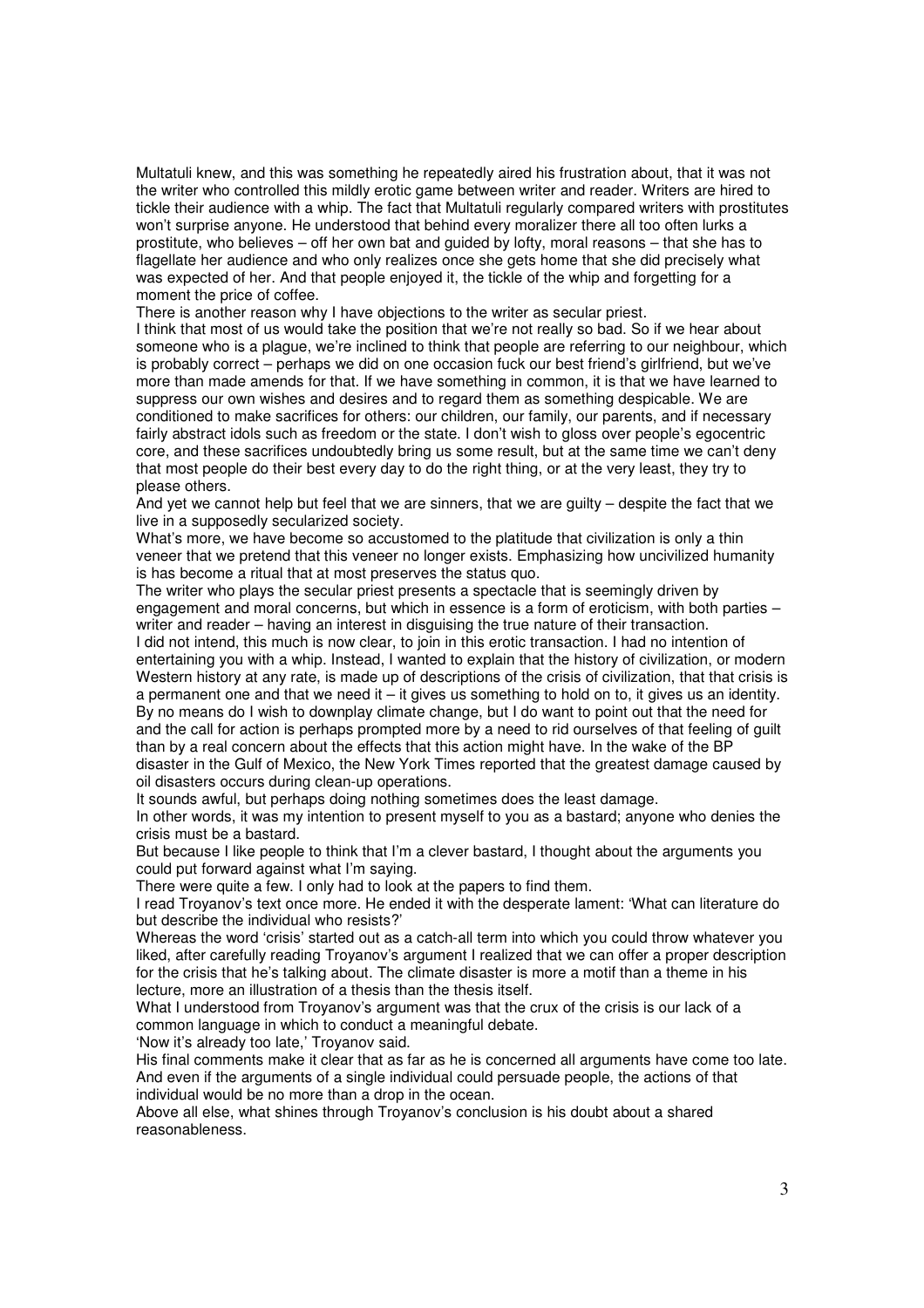Indeed, reasonableness is nowhere to be seen. These days it's all about silencing, about destroying our opponent – not in a military but in a sporting sense of the word, in the way that football teams or tennis players wipe out their opponents.

Public debate has become a football match in which spectators have started behaving like football supporters. People don't hone their ideas on their opponent's arguments, they sharpen their teeth on their enemy's flesh.

Debate has become entertainment, and entertainment is characterized by a wish to be accessible to all. Entertainment is all about making everyone happy. And what is accessible to all is better than what is accessible to a select few. Exclusion is undemocratic, unless we're talking about other people, about people from outside, about people who don't belong.

We could call this crisis a crisis of faith. This term is associated with religion, but we seem to have forgotten that, in order to be able to function, social institutions also rely on citizens' trust, a trust that differs little from faith.

The tragedy of this vanished trust is played out on three different levels. First, there is a lack of trust in our opponent, with whom we believe we no longer have anything in common. That's why the enemy must disappear or adapt so much that they become invisible. Of course, this latter option leads to new tensions: the problem with an invisible enemy is that they could be anywhere. There are increasing calls for harsher penalties and more police, but at one and the same time public confidence in the law is being eroded as never before.

The application of the law is hopelessly arbitrary. Just think of popular opinion about bankers, which isn't entirely unfounded. Bankers failed us; they behaved irresponsibly and in most cases were rewarded for their failure. The saying 'we are equal before the law' has become as meaningful as 'God is love'.

More importantly, it isn't clear what law we're talking about. The law of the enemy, we keep hearing, is threatening to disrupt, to devour our own law. So there are two laws, perhaps more, and we seek to prove the superiority of our law by adhering to a tradition that we barely know. We hear terms like Judeo-Christian tradition, Europe, humanism, enlightenment.

Kafka's story 'Before the law' begins like this: 'Before the law stands a doorkeeper. To this doorkeeper there comes a man from the country and prays for admittance to the law.'

For Kafka the law was still something that you could stand before. The law is not vested in the man, nor in the guardian of the law, but is located somewhere behind that guardian.

From the idea that our own law is better than someone else's to the belief that someone can be the law is not a big step. In the name of the crisis, we have removed the distinction between the guardians of the law and the law itself. The result is that the law no longer puts an end to arbitrary situations but upholds that arbitrariness by lawful means. We have become the guardian, the law and the man from the country who seeks access to the law.

There is also distrust vis-à-vis the state. The state is the latest addition to the pantheon of fallen idols. Although we make use of government services, we do not trust the government. This is comparable to the process of secularization. The rituals are still performed, it's just belief that's missing.

In a world of complete mistrust, any demand that we make is justified and any demand made on us is by definition suspect: who are they to demand something of me?

The more that trust in the state is eroded, the more the state will be compelled to use force against its citizens to compensate for citizens' diminished belief in its institutions. And the more the state seeks refuge in violence, the more citizens will be prepared to use violence against the state.

When the former German Chancellor Willy Brandt spoke in the German parliament on 28 October 1969 about 'daring more democracy', responding among other things to the student protests, it was the hierarchical structures that symbolized all things reactionary, everything that had collaborated with the Nazis and which, deep within, had remained Nazi.

Authority had proved to be hollow; a different authority was needed to take its place.

It is remarkable that 2 June 1967 does not count as an historic date. It was on that day, during riots triggered by the Shah's visit to Berlin, that the student Benno Ohnesorg was murdered by police. This murder seemed to confirm the suspicion that a totalitarian monster dwelled at the heart of liberal democracy. The power structures of the state had to be dismantled. Because the state was still fascist to the core.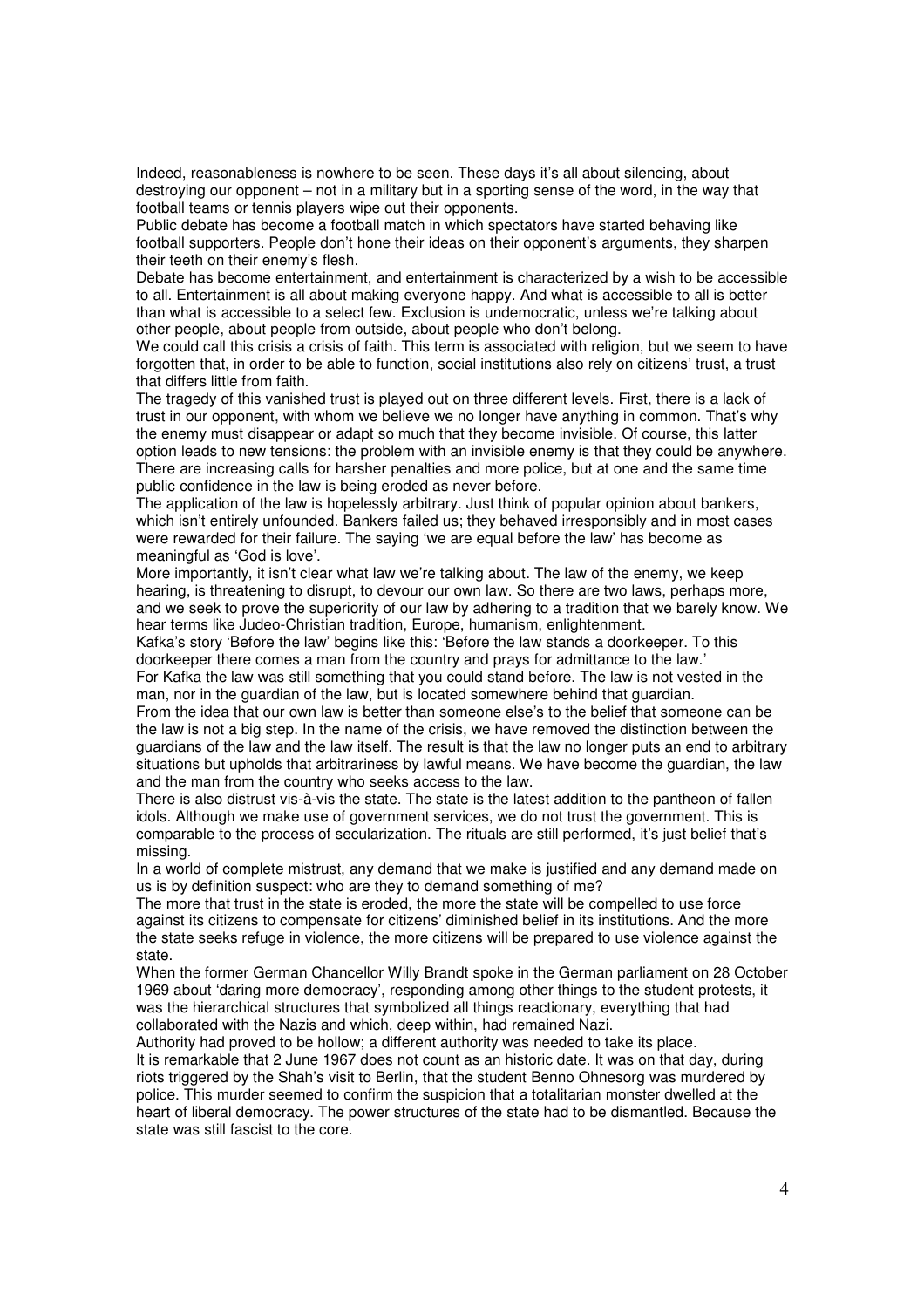And when the public prosecutor Siegfried Buback was murdered by the Red Army Faction on 7 April 1977, the Austrian poet Erich Fried, who was extremely popular at that time, wrote: 'It would have been better/ if such a man/ hadn't died like that. // It would have been better/ if a man / hadn't lived like that.' (Er wäre besser gewesen/ so ein Mensch/ wäre nicht so gestorben. // Es wäre besser gewesen/ ein Mensch/ hätte nicht so gelebt.)

I am not quoting Fried in order to retrospectively cry shame about the ambivalent tone of these lines – ambivalence is readily equated with moral relativism and general weakness. No, I'm quoting Fried to illustrate how greatly the intelligentsia were divided about the spectre of revolution that appeared once again to be haunting Europe. Although the methods were condemned, it was difficult to deny the correctness of their basic intuitions – that at the heart of the Federal Republic, and therefore at the heart of every Western democracy, the old monster still lurked. Behind the noble justifications that politicians used to defend their policies, there lay concealed the law of the elite, which in practice was the law of the jungle. This law did not protect the interests of the people, but of a small but privileged minority.

When Willy Brandt spoke about daring more democracy, not only for the Federal Republic, but for all of Western Europe (and the word 'dare' clearly shows that he knew he was taking a risk), he couldn't possibly have known that he would be opening the doors of hell, and we have yet to see the final act of the comic opera that could be performed because of this opening.

Once the hollowness of the state was revealed, those who opposed the state proved to be no less hollow; they were perhaps even more so. The totalitarian monster existed not only in the state but also in those who wished to destroy the monster. Terrorism in the name of the revolution was adventurism.

We can say the same about terrorism today, that it is essentially nothing more than adventurism extremely violent adventurism, which claims to combat modernity but which itself is ultramodern, and riddled with the diseases that it says it wants to eradicate.

It seems nothing can escape this hollowness.

In a world devoid of reasonableness, in which humanity has identified itself as a plague and where humanism no longer suffices as an ideal, it is clear to Troyanov what literature can do: describe the individual who resists. But there is also something outside literature. And Troyanov has the following to say about this: 'The only power in the world that is powerful, rich and clever enough to change this situation is the power that has brought about this situation. It will change nothing and must therefore be combated.'

The original German reads as follows: 'Das wird sie nicht tun, also muß sie überwunden werden.' Defeating something (überwinden) is not the same as combating it.

If we take Troyanov's text seriously, we can't simply ignore the subtle but still fairly unambiguous call to revolution with which he ends his argument.

Having diagnosed the illness ('the diseases of capitalism are called consumption and waste'), Troyanov says – and I'll repeat it because it's very easy to overlook the explosive content of his words – that the only power in the world that is powerful, rich and clever enough to change this situation is the power that has brought that situation about. As this power won't change of its own accord, it must be defeated. How this can be achieved, Troyanov doesn't say. But he leaves us in no doubt that the status quo cannot continue.

Historians will probably point out that revolutions are generally accompanied by violence, that powers as great as the ones Troyanov is talking about seldom implode without violence or politely relinquish their power, but I'm not concerned here with exploring the extent to which a call to revolution is a call to violence.

There is something unusual going on with Troyanov's appeal to himself and to us. The appeal is embedded in an argument that deals with a novel in progress. The fact that the writer of that novel is constantly reflecting on the world around him during the creation process doesn't detract from what dominates Troyanov's argument, from where his true interest appears to lie: the novel that he is writing, the novel that begins with a nightmare.

It would appear that lectures are prompted by e-mails making a friendly request and that novels begin with dreams or nightmares. Or as Troyanov says: 'Perhaps that's what drives literature, that we do something with the passions of our youth.' According to Troyanov, and also to others, literature has a childish core. We shouldn't think of a child as symbolizing innocence, but rather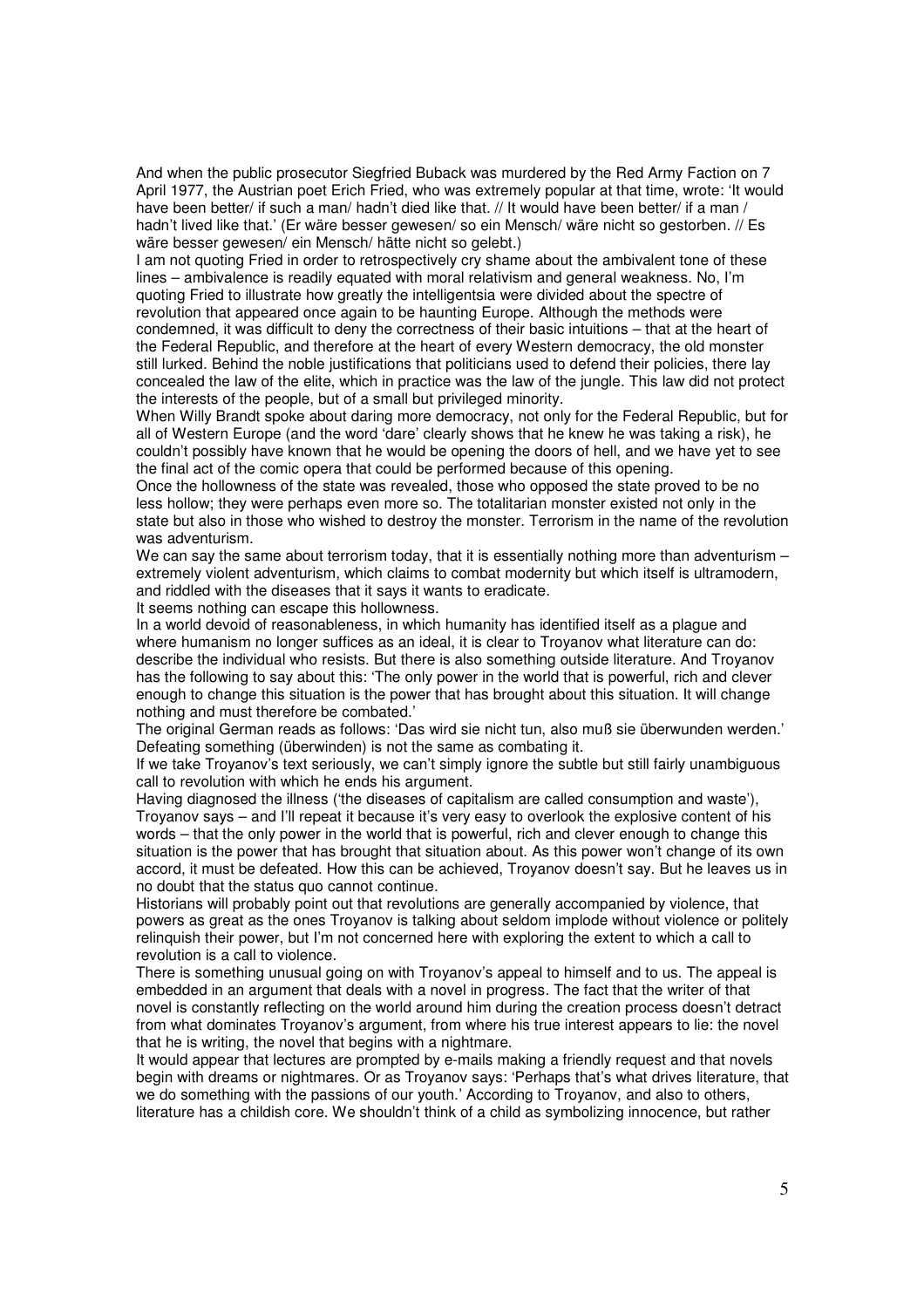disinterested playfulness. By that I mean a playfulness that is concerned only with playfulness itself.

Writing a novel is not the most obvious choice if you want to take a stand against the powers that have our world in their grip. Those wanting revolution take to the streets; they don't sit at their computers for months, perhaps even years, in the company of fictional characters, however much those characters might make pronouncements about the world in which we are obliged to live. The social position of writers, or the political power they wield, is open to debate. Even if I think of great writers like Flaubert, Hemingway or Coetzee, I believe that the political power of novelists is extremely limited.

Norman Mailer once ran for mayor of New York, Vargas Llosa wanted to be president of Peru. Both were unsuccessful and, as far as I know, Mailer and Vargas Llosa confined themselves to literature after that.

The fact that their power is limited is also due to the public. In notes accompanying the fourth edition of Max Havelaar in 1857, Multatuli wrote: 'Most readers seemed to believe that I had exposed myself and my loved ones to poverty, humiliation and death in order to provide them with such pleasant reading material.'

Multatuli addresses this theme even more explicitly in the first tale of Love Letters (Minnebrieven). A well-dressed man walks along the canals in Amsterdam. A child falls into the water. The mother screams, and jumps in after the child. After she has rescued her child, the man comes up to her and says: 'I heard how you screamed, madam... I have come to offer you a role in the theatre.' Multatuli continues: 'The poor mother! The man was an impresario who was looking for characters. His name was The public.'

I don't know whether Troyanov is familiar with the work of Multatuli, but it seems to me that noone writing in 2010 can deny the accuracy of Multatuli's analysis. When writers believe they are making a cry for help, the public hears an aria. Once the performance is over, the audience will at most differ about the quality of the performance.

I don't wish to assert with these comments that novels are solely aesthetic creations. Novels are embedded in society, readers assign meaning to them and in that sense novels may also be something political. But this is not to say that writers possess political power. As I have tried to demonstrate, when they think they are taking a director's role, writers are more an instrument than a conductor, more an object than a subject.

For this reason alone we shouldn't make too much of the novelist's engagement. We've heard so much about this in the Netherlands in recent years, albeit in a small circle as novels are such a marginal phenomenon. Engagement should in fact be put in brackets. A novelist's 'engagement' is a tool that serves the novel. The more this engagement serves a purpose outside the novel, such as an ideology, the poorer the novel itself will be.

Perhaps the engagement of every citizen should be put in inverted commas. We should at least stop automatically regarding it as something positive. As far back as the eighteenth century, the philosopher and physician Bernard Mandeville wrote in his essay Charity and charity-schools: 'Charity, where it is too extensive, seldom fails of promoting Sloth and Idleness, and is good for little in the Commonwealth but to breed Drones and destroy Industry.'

It is our tendency to overestimate the positive effects of so-called virtues and to underestimate the positive effects of so-called vices. We are also inclined to view art in general and novel writing in particular as a cure-all, something that will and should improve us.

It is therefore hardly surprising that political power seeks to don the refined garb of the artist. Some famous dictators were artists manqués. Hitler is a well-known example. Less well-known is the fact that Stalin started off as a poet and that Saddam wrote novels. Politics as the continuation of art by other means, the aestheticization of politics – this is a feature of fascism. By

aestheticization, however, we shouldn't think just in terms of carefully orchestrated mass meetings of Nazis to which the label 'Wagnerian' can be applied. We should think of a debate that adopts the form and content of a soap. A twittering politician is an aestheticized politician.

Totalitarian states are inclined to persecute and murder writers because of what they write. But this doesn't count as proof of the political power of writers. The state's fear of its citizens says much more about the powerlessness of the state than it does about the power of its citizens. In this context I'd like to point to the Russian writer Isaak Babel, who was murdered in 1940 by Stalin's secret police. During a conference of Soviet writers in 1934, Babel declared that he had